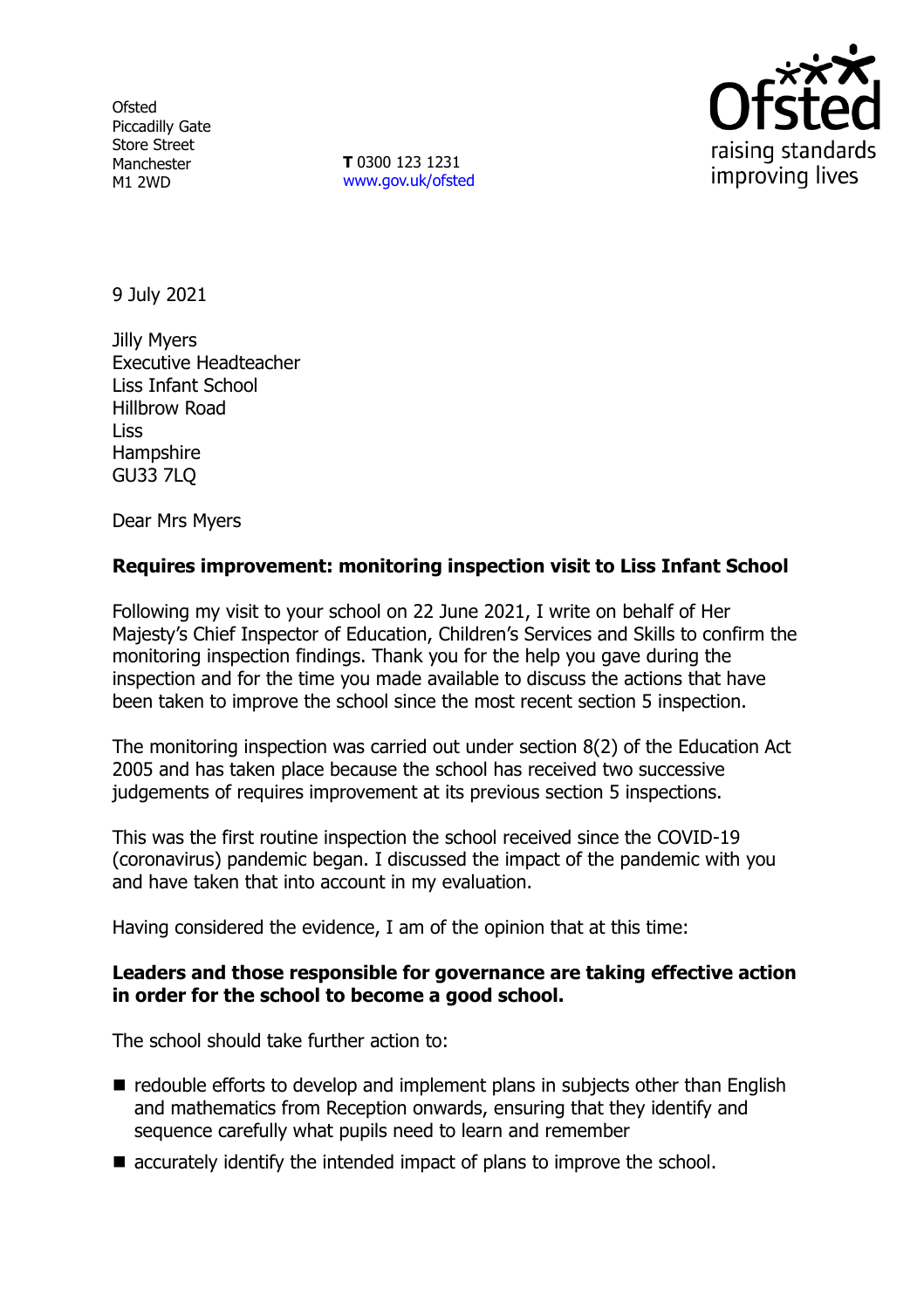

# **Context**

The school has continued to be affected by staff and leadership turbulence since the last full inspection in May 2019. One assistant headteacher left in December 2019 and another joined in January 2021. The early years leader has been absent since January 2021. A considerable number of staff, including the special educational needs coordinator, were on maternity leave at the time of this inspection. Two governors have left the governing body and have not been replaced.

Resourced provision for up to 10 pupils with moderate learning difficulties opened in January 2021.

## **Main findings**

Your plans to improve the school have been disrupted by the pandemic and staffing issues. Despite these challenges, the actions that you and your team have taken are starting to bring about change. These developments are starting to impact positively on pupils' learning.

Since the previous inspection, you have strengthened the teaching of reading. Staff have been trained and you have invested in new books so that when pupils read, they practise the sounds that they are learning. All pupils are taught phonics daily. Staff use the expert knowledge they have developed to support pupils well when listening to them read or supporting any who are falling behind. You have recently introduced extra reading lessons which are improving pupils' understanding of the texts they are reading.

You and your staff have made improvements to English and mathematics planning from Reception to Year 2. This is helping to guide teachers to sequence the learning so that pupils build on what they have learned before, and are prepared for subsequent learning. This is beginning to support pupils to know and remember more. Some staff are familiar with the plans and have strong subject knowledge. This helps them present information clearly and check pupils' understanding accurately. However, this is not yet consistent in all classrooms.

Your work in other subjects is at an earlier stage. Plans are now in place for all subjects. However, subject leaders have not yet precisely identified and sequenced the knowledge pupils need to learn. They have not ensured that plans build on what pupils learn in the Reception Year.

You and your team routinely review how swiftly the school is developing and what the most important actions are to secure further improvements. However, it is not always clear in plans exactly what you intend to achieve. You agree that identifying more clearly what you plan to achieve will help you, and governors, more accurately review progress towards the school becoming good.